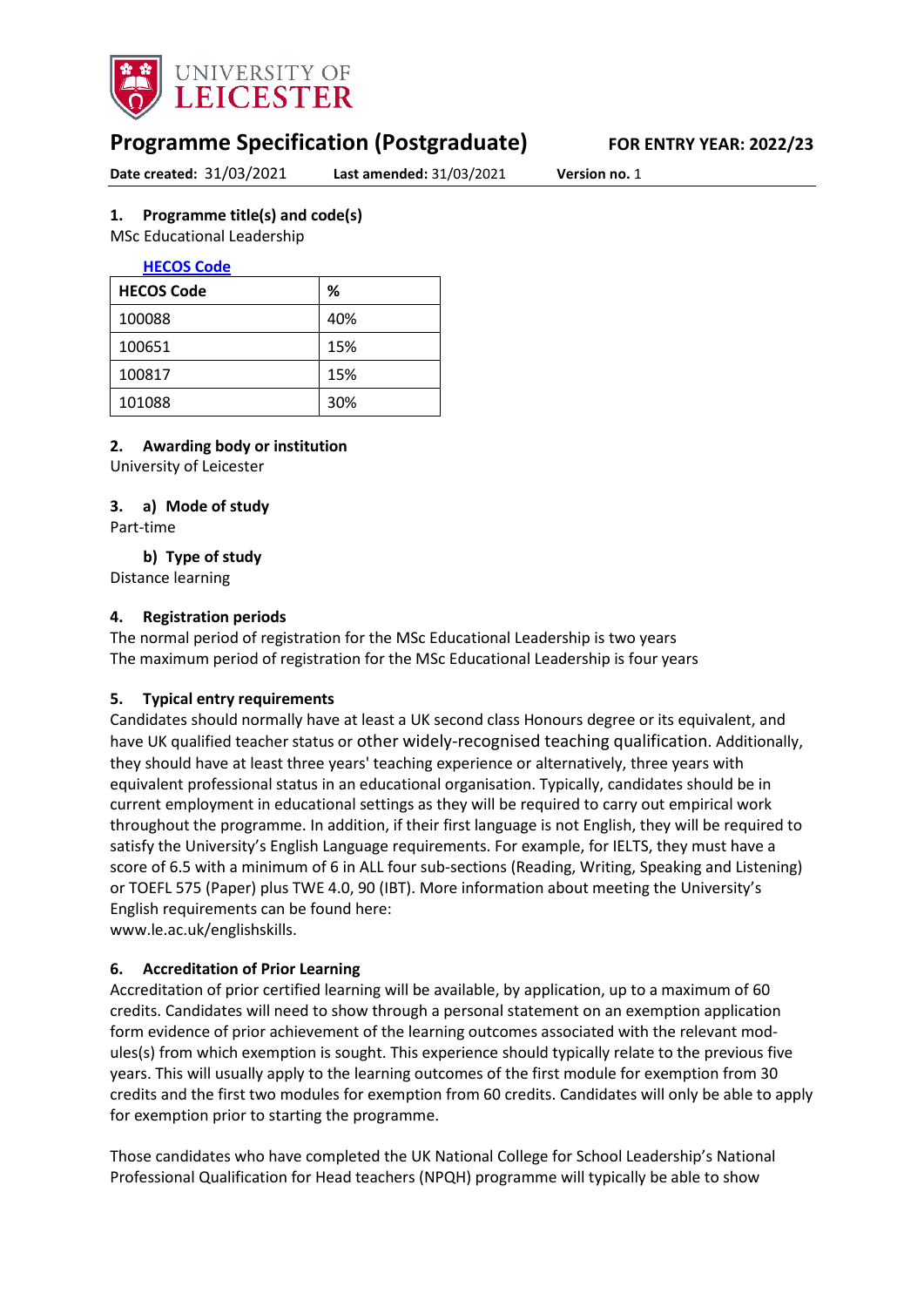evidence which matches with 60 credits exemption. Other, shorter, UK National College early leadership courses such as Teaching Leaders, Leadership Pathways and the Middle Leadership Development programmes are likely to offer a good match against our first module to allow candidates to successfully gain 30 credit exemptions. It is also possible, when backed by appropriate professional experience, to gain 30 and exceptionally 60 credits with an M level PGCE qualification. Applications will be considered on a case by case basis, through the strength of the personal statement. Applications are expected to be supported with transcripts from prior courses, which will, for overseas students, be checked against NARIC to check for UK equivalence.

### **7. Programme aims**

The programme aims to enable participants to develop:

- familiarity with a range of frameworks for understanding educational leadership, learning and change;
- the ability to use a flexible range of systematic and reflective research and enquiry strategies for investigating and creating knowledge about educational leadership, learning and change;
- advanced knowledge and understanding of educational leadership, learning and change in different cultural contexts;
- a set of skills for critically analysing practices and values related to educational leadership, learning and change in different cultural contexts;
- the ability to bring together theoretical perspectives on educational leadership, learning and change and apply an informed critique of their inter-relationships;
- the ability to contribute to informed development of policy and practice in educational contexts.

### **8. Reference points used to inform the programme specification**

- QAA Benchmarking Statement
- Framework for Higher Education Qualifications (FHEQ)
- UK Quality Code for Higher Education
- [University Learning](https://www2.le.ac.uk/offices/sas2/quality/learnteach) Strategy
- [University Assessment Strategy](https://www2.le.ac.uk/offices/sas2/quality/learnteach)
- University of Leicester Periodic Developmental Review Report
- External Examiners' reports (annual)
- United Nations Education for Sustainable Development Goals
- Student Destinations Data

#### **9. Programme Outcomes**

Unless otherwise stated, programme outcomes apply to all awards specified in [1.](#page-0-0) Programme title(s).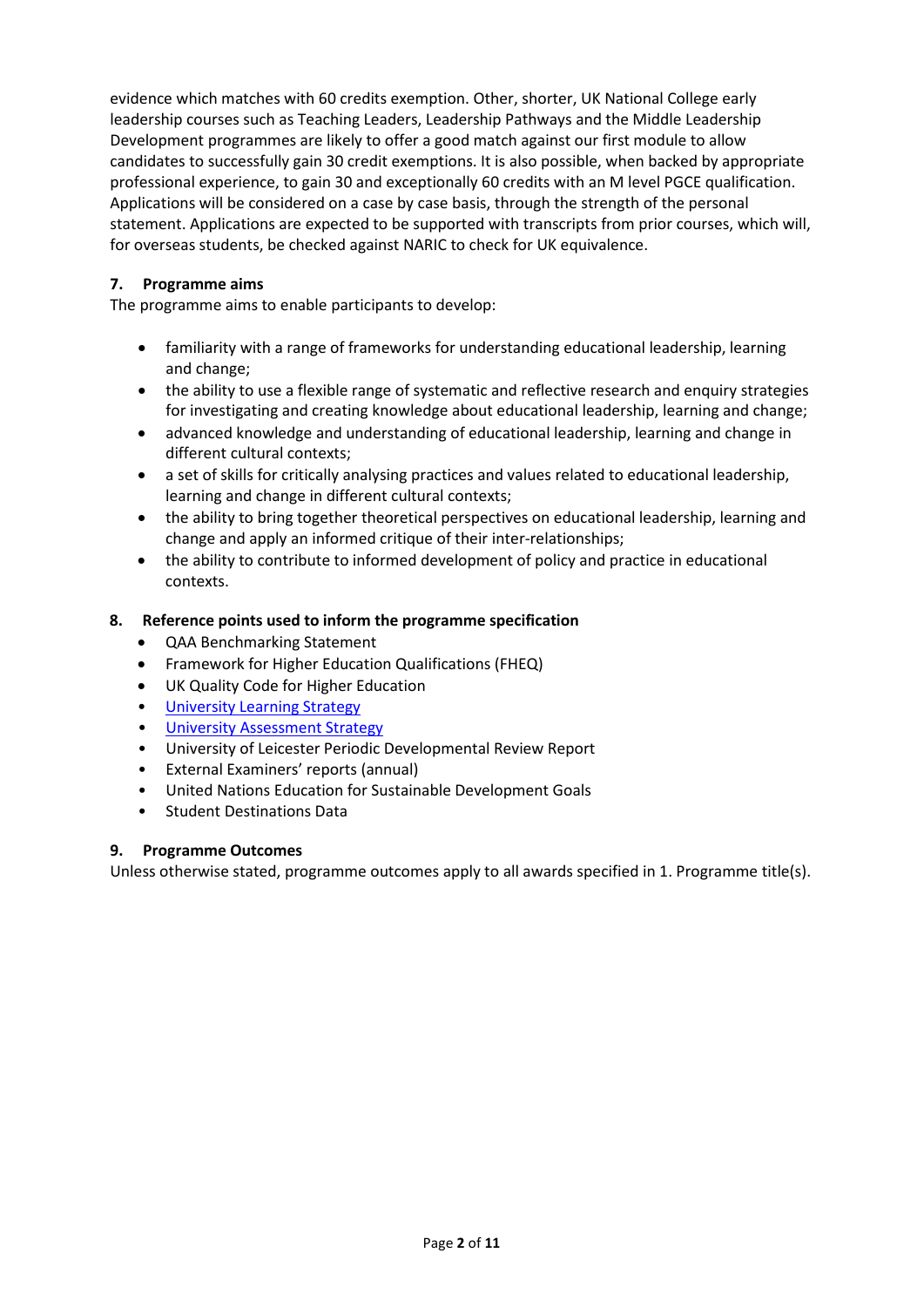# **Discipline specific knowledge and competencies**

| Knowledge                                                                                                                                                                                                                                                                                                   |                                                                                                                                         |                                                   |
|-------------------------------------------------------------------------------------------------------------------------------------------------------------------------------------------------------------------------------------------------------------------------------------------------------------|-----------------------------------------------------------------------------------------------------------------------------------------|---------------------------------------------------|
| <b>Intended Learning</b>                                                                                                                                                                                                                                                                                    | <b>Teaching and Learning Methods</b>                                                                                                    | <b>How Demonstrated?</b>                          |
| <b>Outcomes</b>                                                                                                                                                                                                                                                                                             |                                                                                                                                         |                                                   |
| Demonstrate advanced<br>understanding of selected and<br>relevant aspects of educational<br>knowledge and educational<br>issues, both national and<br>international, for professionals<br>in schools, colleges, educational<br>institutions, related agencies<br>including health, and the third<br>sector. | On-line resources; tutorials;<br>seminars; directed reading;<br>independent research; empirical<br>investigations; work-based learning. | Assignments; on-line discussion;<br>dissertation. |
| Demonstrate advanced<br>understanding of research into,                                                                                                                                                                                                                                                     |                                                                                                                                         |                                                   |
| and theory of, educational                                                                                                                                                                                                                                                                                  |                                                                                                                                         |                                                   |
| leadership.                                                                                                                                                                                                                                                                                                 |                                                                                                                                         |                                                   |

| ii)<br>Concepts                                                                                                                                        |                                                                                                                                         |                                                   |
|--------------------------------------------------------------------------------------------------------------------------------------------------------|-----------------------------------------------------------------------------------------------------------------------------------------|---------------------------------------------------|
| <b>Intended Learning</b>                                                                                                                               | <b>Teaching and Learning Methods</b>                                                                                                    | <b>How Demonstrated?</b>                          |
| <b>Outcomes</b>                                                                                                                                        |                                                                                                                                         |                                                   |
| Demonstrate an understanding<br>of educational leadership,<br>learning and change in the<br>context of schools, colleges,<br>educational institutions. | On-line resources; tutorials;<br>seminars; directed reading;<br>independent research; empirical<br>investigations; work-based learning. | Assignments; on-line discussion;<br>dissertation. |

| iii)<br><b>Techniques</b>                                                                                                                                                                                                                                                                                                                                                                |                                                                                                                                                                                                                                                                                        |                                                                                                                                                                                                                                                                    |
|------------------------------------------------------------------------------------------------------------------------------------------------------------------------------------------------------------------------------------------------------------------------------------------------------------------------------------------------------------------------------------------|----------------------------------------------------------------------------------------------------------------------------------------------------------------------------------------------------------------------------------------------------------------------------------------|--------------------------------------------------------------------------------------------------------------------------------------------------------------------------------------------------------------------------------------------------------------------|
| <b>Intended Learning</b><br><b>Outcomes</b>                                                                                                                                                                                                                                                                                                                                              | <b>Teaching and Learning Methods</b>                                                                                                                                                                                                                                                   | <b>How Demonstrated?</b>                                                                                                                                                                                                                                           |
| Apply a range of appropriate<br>research methods to topics of<br>educational leadership, learning<br>and change and identify<br>problems pertaining to these<br>topics in their own institutions,<br>and contexts.<br>Use ICT to support<br>postgraduate study, including<br>accessing electronic databases<br>and journals; word processing<br>and data analysis, where<br>appropriate. | Apply a range of appropriate<br>research methods to professional<br>challenges identified in their own<br>institutions.<br>On-line discussions; tutorials;<br>directed reading; Independent<br>research; supervised use of VLE<br>at a distance; collaborative on-<br>line group work. | Assignments and dissertation based<br>on conducting small-scale research<br>investigations in their own<br>educational setting in order to<br>pursue personal professional<br>development and generate<br>organisational improvement.<br>Assignment, dissertation. |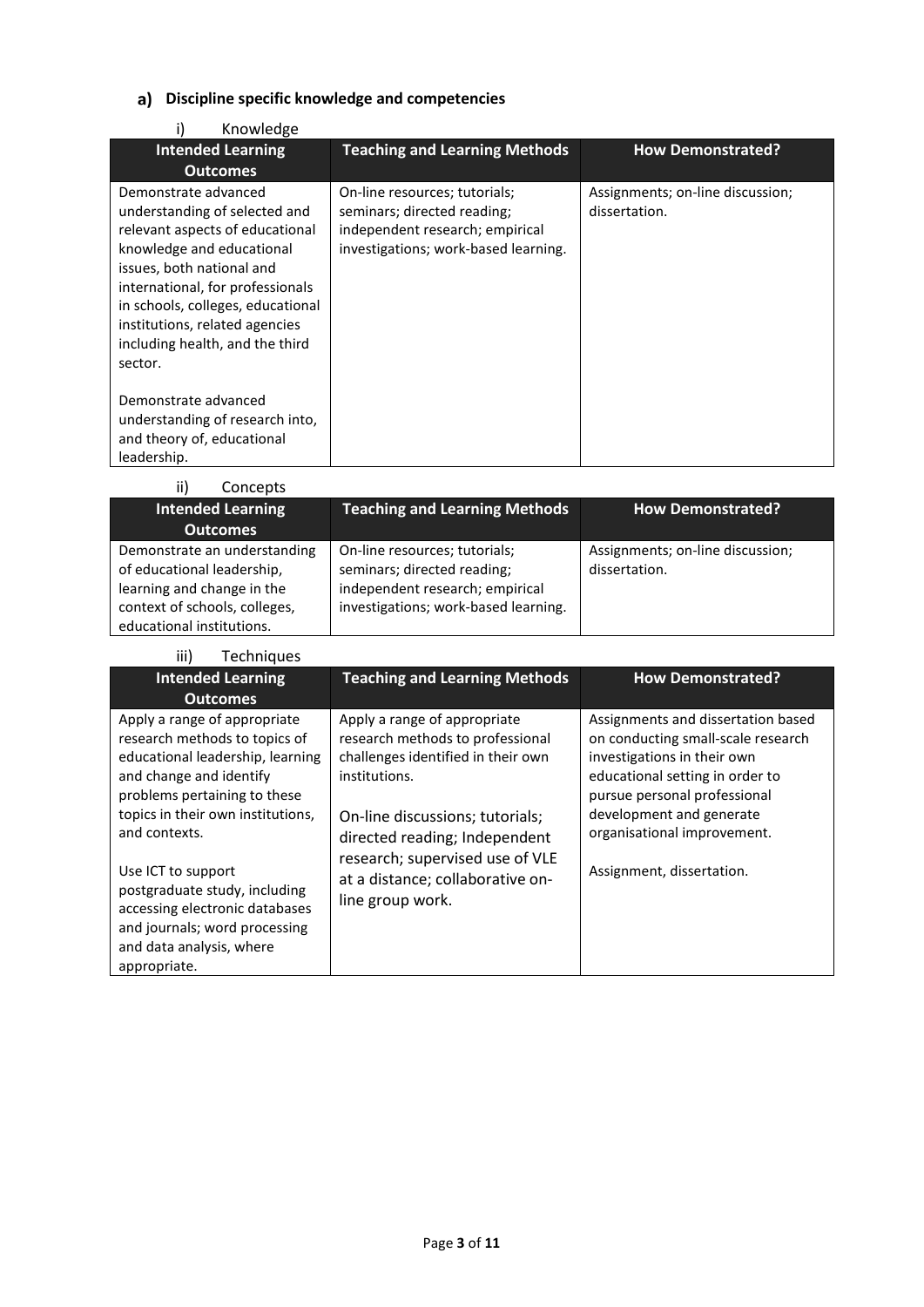| Critical analysis<br>iv)                                                                                                                                                                                                 |                                                                                                                                         |                                                                                                                                                                                                                                       |
|--------------------------------------------------------------------------------------------------------------------------------------------------------------------------------------------------------------------------|-----------------------------------------------------------------------------------------------------------------------------------------|---------------------------------------------------------------------------------------------------------------------------------------------------------------------------------------------------------------------------------------|
| <b>Intended Learning</b><br><b>Outcomes</b>                                                                                                                                                                              | <b>Teaching and Learning Methods</b>                                                                                                    | <b>How Demonstrated?</b>                                                                                                                                                                                                              |
| Reflect on theory in the area of<br>educational leadership, learning<br>and change and understand<br>how to use it as the basis for<br>understanding and improving<br>professional practice.                             | On-line resources; tutorials;<br>seminars; directed reading;<br>independent research; empirical<br>investigations; work-based learning. | Assignments; on-line discussion;<br>dissertation.                                                                                                                                                                                     |
| Critically analyse leadership<br>practice in a wider context of<br>theory, through a review of<br>current literature.                                                                                                    | On-line resources; tutorials;<br>seminars; directed reading;<br>independent research; empirical<br>investigations; work-based learning. | Assignments; on-line discussion;<br>dissertation.                                                                                                                                                                                     |
| Critically evaluate theoretical<br>and practical issues associated<br>with organisational<br>effectiveness and improvement<br>in educational settings through<br>small-scale investigations of<br>professional practice. | Directed reading; independent<br>research; empirical investigations;<br>work-based learning.                                            | Assignments and dissertation based<br>on conducting small-scale research<br>investigations in their own<br>educational setting in order to<br>pursue personal professional<br>development and generate<br>organisational improvement. |

| <b>Teaching and Learning Methods</b>                                                                                                    |                                                    |
|-----------------------------------------------------------------------------------------------------------------------------------------|----------------------------------------------------|
|                                                                                                                                         | <b>How Demonstrated?</b>                           |
|                                                                                                                                         |                                                    |
| On-line resources; tutorials;<br>seminars; directed reading;<br>independent research; empirical<br>investigations; work-based learning. | Assignments; on-line discussions;<br>dissertation. |
|                                                                                                                                         |                                                    |

#### vi) Appraisal of evidence

| <b>Intended Learning</b><br><b>Outcomes</b>                                                                                                                                     | <b>Teaching and Learning Methods</b>                                                             | <b>How Demonstrated?</b>                           |
|---------------------------------------------------------------------------------------------------------------------------------------------------------------------------------|--------------------------------------------------------------------------------------------------|----------------------------------------------------|
| Reflect on theory around the<br>external influences on<br>educational leadership and its<br>implications for policy<br>development and application in<br>education-al settings. | On-line resources; tutorials; directed<br>reading; independent research;<br>work-based learning. | Assignments; on-line discussions;<br>dissertation. |
| Critically analyse policies<br>associated with educational<br>settings                                                                                                          | On-line resources; directed reading;<br>independent research; work-based<br>learning.            | Assignments; dissertation.                         |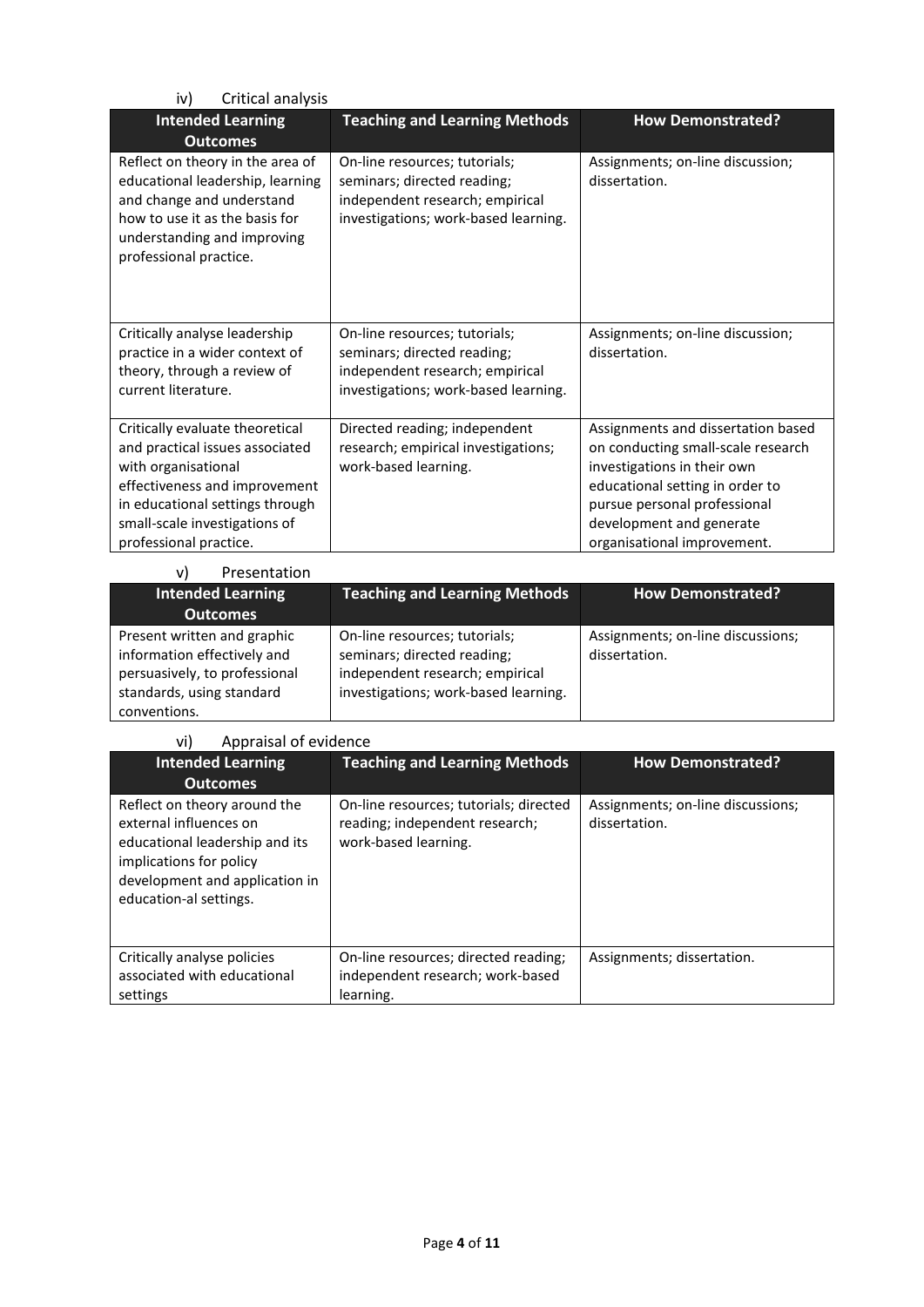# **Transferable skills**

| Research skills<br>i)                                                                                                                                                                                                                                     |                                                                                                                                         |                                                                                                        |
|-----------------------------------------------------------------------------------------------------------------------------------------------------------------------------------------------------------------------------------------------------------|-----------------------------------------------------------------------------------------------------------------------------------------|--------------------------------------------------------------------------------------------------------|
| <b>Intended Learning</b>                                                                                                                                                                                                                                  | <b>Teaching and Learning Methods</b>                                                                                                    | <b>How Demonstrated?</b>                                                                               |
| <b>Outcomes</b>                                                                                                                                                                                                                                           |                                                                                                                                         |                                                                                                        |
| Locate, organise and marshall<br>evidence from published<br>literature                                                                                                                                                                                    | On-line resources; on-line<br>discussions; directed reading;<br>tutorials; live webinars; independent<br>research; work-based learning. | On-line discussions; assignments;<br>dissertation.                                                     |
| Report on the findings of the<br>review of literature, analysing<br>complex ideas and constructing<br>critical arguments                                                                                                                                  | On-line resources; on-line<br>discussions; directed reading; live<br>webinars; tutorials; work-based<br>learning.                       | On-line discussion; assignments;<br>formal ethical approval (for<br>dissertation study); dissertation. |
| Collect, analyse and present<br>information using statistical and<br>graphical techniques where<br>appropriate                                                                                                                                            | Independent research; live<br>webinars; empirical investigations;<br>work-based learning; tutorials.                                    | Assignments; dissertation.                                                                             |
| Identify, plan, implement and<br>critique investigations aimed at<br>addressing issues and problems<br>in their own institution                                                                                                                           |                                                                                                                                         |                                                                                                        |
| Develop the skills of research<br>study design, research<br>instrument design, data<br>collection and analysis and<br>apply these to the study of<br>issues surrounding educational<br>leadership, learning and change<br>in a local educational setting. |                                                                                                                                         |                                                                                                        |
| Show an advanced level of<br>ethical understanding about<br>how to conduct empirical<br>research in educational<br>settings.                                                                                                                              |                                                                                                                                         |                                                                                                        |
| Undertake small-scale inquiry<br>to gather and interpret<br>empirical evidence pertinent to<br>issues of educational<br>leadership, learning and change<br>in educational settings.                                                                       |                                                                                                                                         |                                                                                                        |

#### ii) Communication skills

| <b>Intended Learning</b>     | <b>Teaching and Learning Methods</b> | <b>How Demonstrated?</b>        |
|------------------------------|--------------------------------------|---------------------------------|
| <b>Outcomes</b>              |                                      |                                 |
| Demonstrate clarity, fluency | On-line discussions; tutorials.      | On-line discussions; tutorials. |
| and                          |                                      |                                 |
| coherence in delivering      |                                      |                                 |
| presentations and managing   |                                      |                                 |
| group discussion about       |                                      |                                 |
| educational issues.          |                                      |                                 |
| Demonstrate an ability to    | On-line discussions; tutorials.      | On-line discussions; tutorials. |
| respond rationally and       |                                      |                                 |
| supportively to questioning. |                                      |                                 |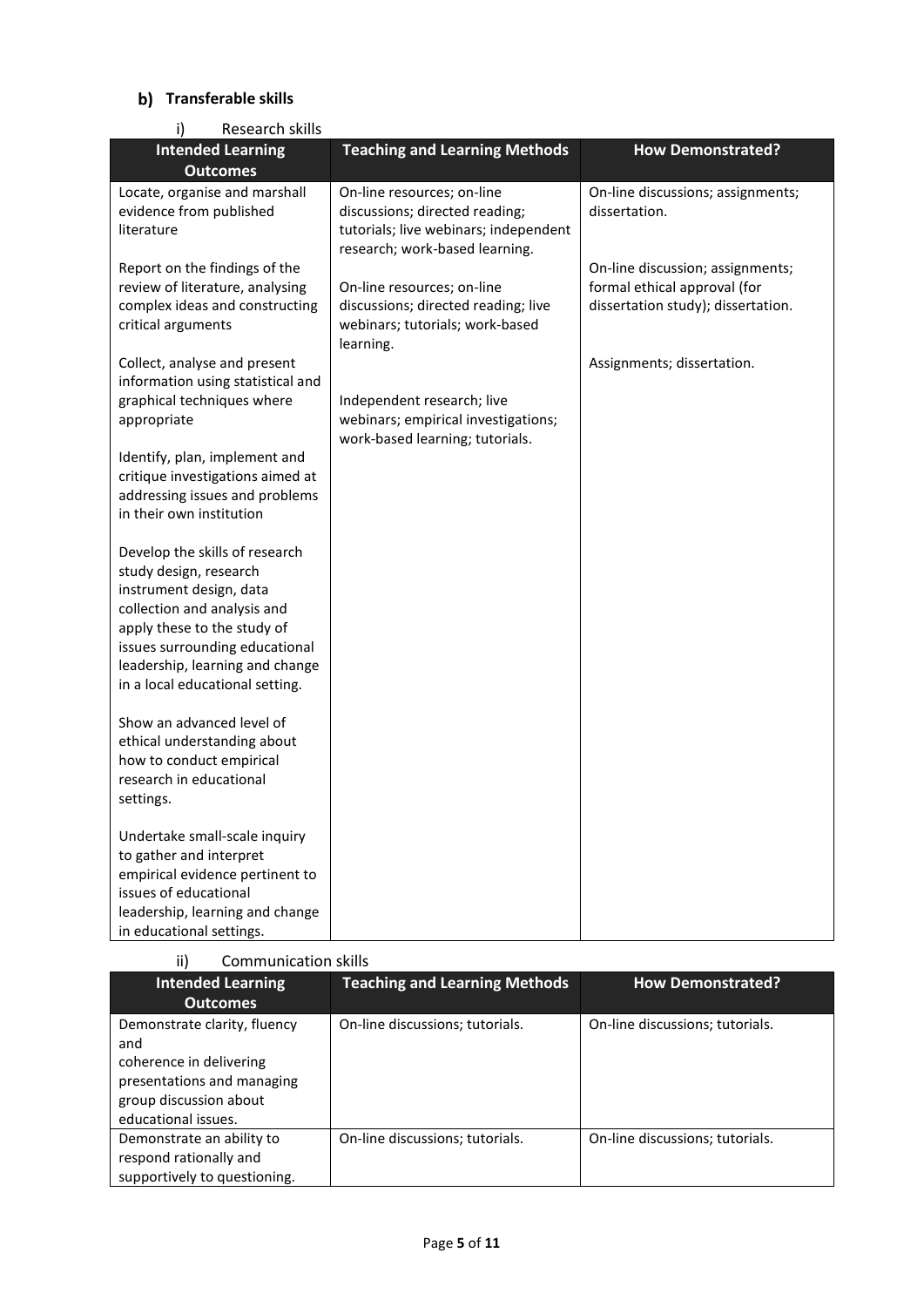| <b>Intended Learning</b><br><b>Outcomes</b>                                                                | <b>Teaching and Learning Methods</b>               | <b>How Demonstrated?</b>   |
|------------------------------------------------------------------------------------------------------------|----------------------------------------------------|----------------------------|
| Write coherently, following<br>standard conventions of<br>presentation, about educational<br>issues.       | On-line resources; tutorials; directed<br>reading. | Assignments; dissertation. |
| Demonstrate accuracy, fluency<br>and vivid use of language in<br>written work about educational<br>issues. | On-line resources; tutorials; directed<br>reading. | Assignments; dissertation. |
| Present written work to a<br>professional standard.                                                        | Tutorials; directed reading.                       | Assignments; dissertation. |

| iii)<br>Data presentation                                                                                                                                                                                                                             |                                                                                                                          |                                                    |
|-------------------------------------------------------------------------------------------------------------------------------------------------------------------------------------------------------------------------------------------------------|--------------------------------------------------------------------------------------------------------------------------|----------------------------------------------------|
| <b>Intended Learning</b>                                                                                                                                                                                                                              | <b>Teaching and Learning Methods</b>                                                                                     | <b>How Demonstrated?</b>                           |
| <b>Outcomes</b>                                                                                                                                                                                                                                       |                                                                                                                          |                                                    |
| Analyse data collected from<br>work settings to address clearly<br>articulated research questions<br>around an identified<br>professional challenge.                                                                                                  | On-line resources; on-line<br>discussions; directed reading;<br>tutorials; independent research;<br>work-based learning. | On-line discussions; assignments;<br>dissertation. |
| Organise and present<br>summaries of the data collected<br>and analysed in professional,<br>clear and appropriate ways<br>(using statistical and graphical<br>methods where appropriate) to<br>show how the data addresses<br>the research questions. | On-line resources; on-line<br>discussions; directed reading;<br>tutorials; independent research;<br>work-based learning. | On-line discussions; assignments;<br>dissertation. |

| Information technology<br>iv)                                                      |                                                                                                                                      |                                     |
|------------------------------------------------------------------------------------|--------------------------------------------------------------------------------------------------------------------------------------|-------------------------------------|
| <b>Intended Learning</b>                                                           | <b>Teaching and Learning Methods</b>                                                                                                 | <b>How Demonstrated?</b>            |
| <b>Outcomes</b>                                                                    |                                                                                                                                      |                                     |
| Develop basic skills of use of a<br>virtual learning environment as<br>an end user | On-line discussions and collaborative<br>on-line group work; tutorials;<br>directed reading; supervised use of<br>VLE at a distance. | Participation in on-line activities |

| Problem solving<br>v)                                                                                                                                                                             |                                                                         |                                                                       |  |
|---------------------------------------------------------------------------------------------------------------------------------------------------------------------------------------------------|-------------------------------------------------------------------------|-----------------------------------------------------------------------|--|
| <b>Intended Learning</b><br><b>Outcomes</b>                                                                                                                                                       | <b>Teaching and Learning Methods</b>                                    | <b>How Demonstrated?</b>                                              |  |
| Design and manage small-scale<br>inquiry by demonstrating<br>decision making skills as to<br>project feasibility and problem-<br>solving skills during each<br>inquiry.                           | On-line resources; directed reading;<br>tutorials; work-based learning. | Direct and indirect evidence through<br>assignments and dissertation. |  |
| Plan and organise a strategy for<br>a research design                                                                                                                                             |                                                                         |                                                                       |  |
| Seek out, find, use and<br>exchange information from a<br>variety of sources to support<br>their own studies and as a<br>contribution to investigating<br>and developing professional<br>practice |                                                                         |                                                                       |  |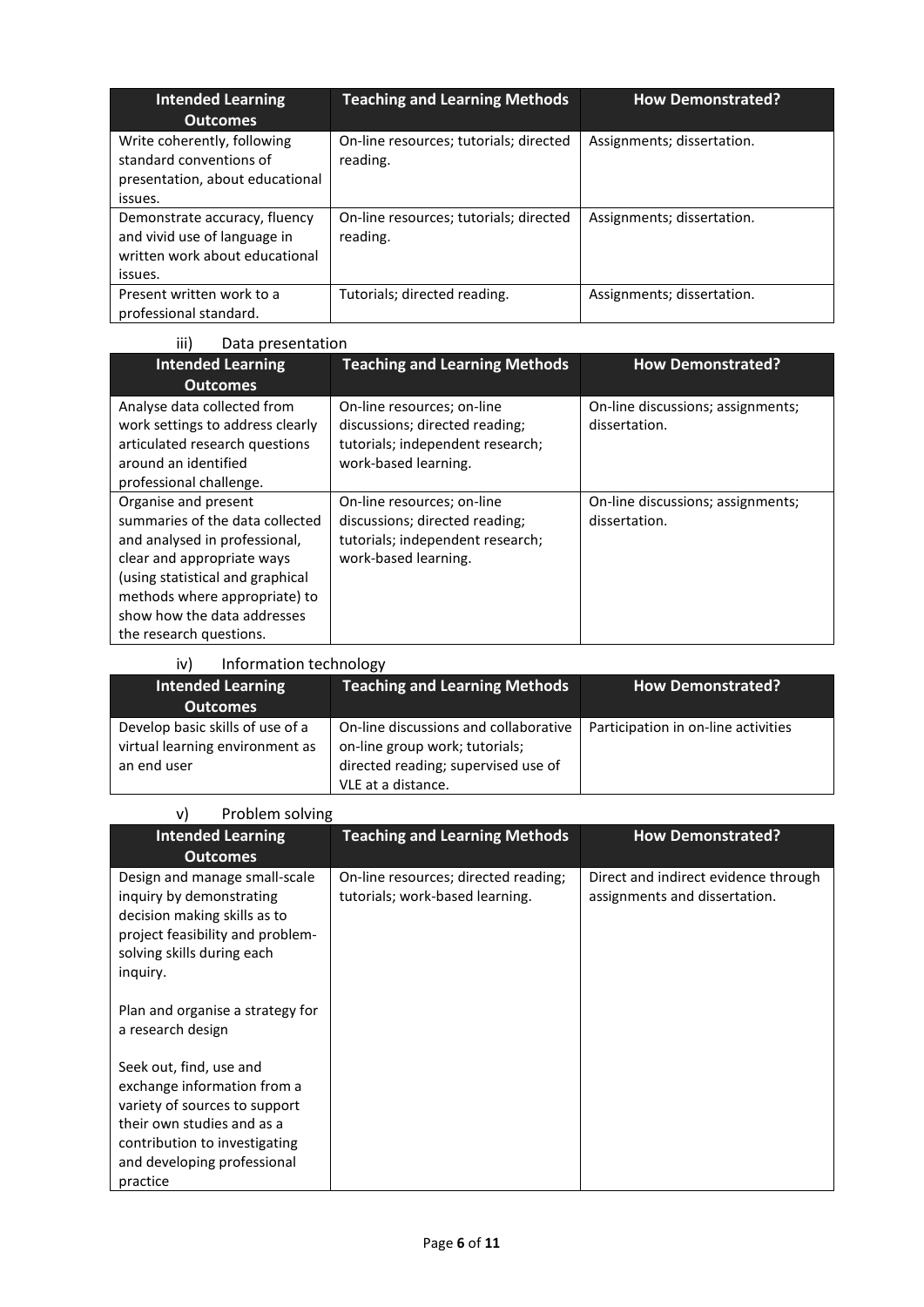| Working relationships<br>vi)                                                                                                                               |                                                                         |                                                                                                                       |  |
|------------------------------------------------------------------------------------------------------------------------------------------------------------|-------------------------------------------------------------------------|-----------------------------------------------------------------------------------------------------------------------|--|
| <b>Intended Learning</b>                                                                                                                                   | <b>Teaching and Learning Methods</b>                                    | <b>How Demonstrated?</b>                                                                                              |  |
| <b>Outcomes</b>                                                                                                                                            |                                                                         |                                                                                                                       |  |
| Work collaboratively with<br>colleagues to develop a shared<br>understanding of professional<br>practice in their own<br>institutions and contexts.        | Independent research; empirical<br>investigations; work-based learning. | Indirect evidence through<br>assignments and dissertation.<br>Directly through group discussion<br>where appropriate. |  |
| Work collaboratively with<br>colleagues to develop the<br>standard of professional<br>practice in their own<br>institutions through educational<br>enguiry |                                                                         |                                                                                                                       |  |

vii) Managing learning

| <b>Intended Learning</b>                                                                                    | <b>Teaching and Learning Methods</b>                           | <b>How Demonstrated?</b>                                                       |
|-------------------------------------------------------------------------------------------------------------|----------------------------------------------------------------|--------------------------------------------------------------------------------|
| <b>Outcomes</b>                                                                                             |                                                                |                                                                                |
| Use IT effectively within the<br>University virtual learning                                                | On-line resources; software on-line<br>discussions; tutorials. | On-line discussions; effectively using<br>software; directly through tutorials |
| environment                                                                                                 |                                                                | throughout the course.                                                         |
| Use theory and practice learned                                                                             |                                                                |                                                                                |
| from the module to reflect on                                                                               |                                                                |                                                                                |
| own professional practice                                                                                   |                                                                |                                                                                |
| Self-audit strengths and areas                                                                              |                                                                |                                                                                |
| for developing as an<br>independent distance learner,                                                       |                                                                |                                                                                |
| identifying the need for and                                                                                |                                                                |                                                                                |
| being proactive about using                                                                                 |                                                                |                                                                                |
| support.                                                                                                    |                                                                |                                                                                |
| Operate effectively within a                                                                                |                                                                |                                                                                |
| virtual learning environment as                                                                             |                                                                |                                                                                |
| an end user                                                                                                 |                                                                |                                                                                |
| Use ICT to support                                                                                          |                                                                |                                                                                |
| postgraduate study, including                                                                               |                                                                |                                                                                |
|                                                                                                             |                                                                |                                                                                |
|                                                                                                             |                                                                |                                                                                |
|                                                                                                             |                                                                |                                                                                |
| accessing electronic databases<br>and journals; word processing<br>and data analysis, where<br>appropriate. |                                                                |                                                                                |

| viii) | Career management |
|-------|-------------------|
|       |                   |

| <b>Intended Learning</b>                                                                                    | <b>Teaching and Learning Methods</b>                                                                             | <b>How Demonstrated?</b>                                              |
|-------------------------------------------------------------------------------------------------------------|------------------------------------------------------------------------------------------------------------------|-----------------------------------------------------------------------|
| <b>Outcomes</b>                                                                                             |                                                                                                                  |                                                                       |
| Demonstrate a commitment<br>to personal/career<br>development                                               | On-line resources; tutorials; directed<br>reading; independent research;<br>empirical investigations; work-based | Direct and indirect evidence through<br>assignments and dissertation. |
| Apply creative thinking to novel<br>situations and demonstrate<br>leadership through project<br>development | learning.                                                                                                        | Directly through tutorials throughout<br>the course.                  |

## **10. Special features** *(i) Distance learning delivery*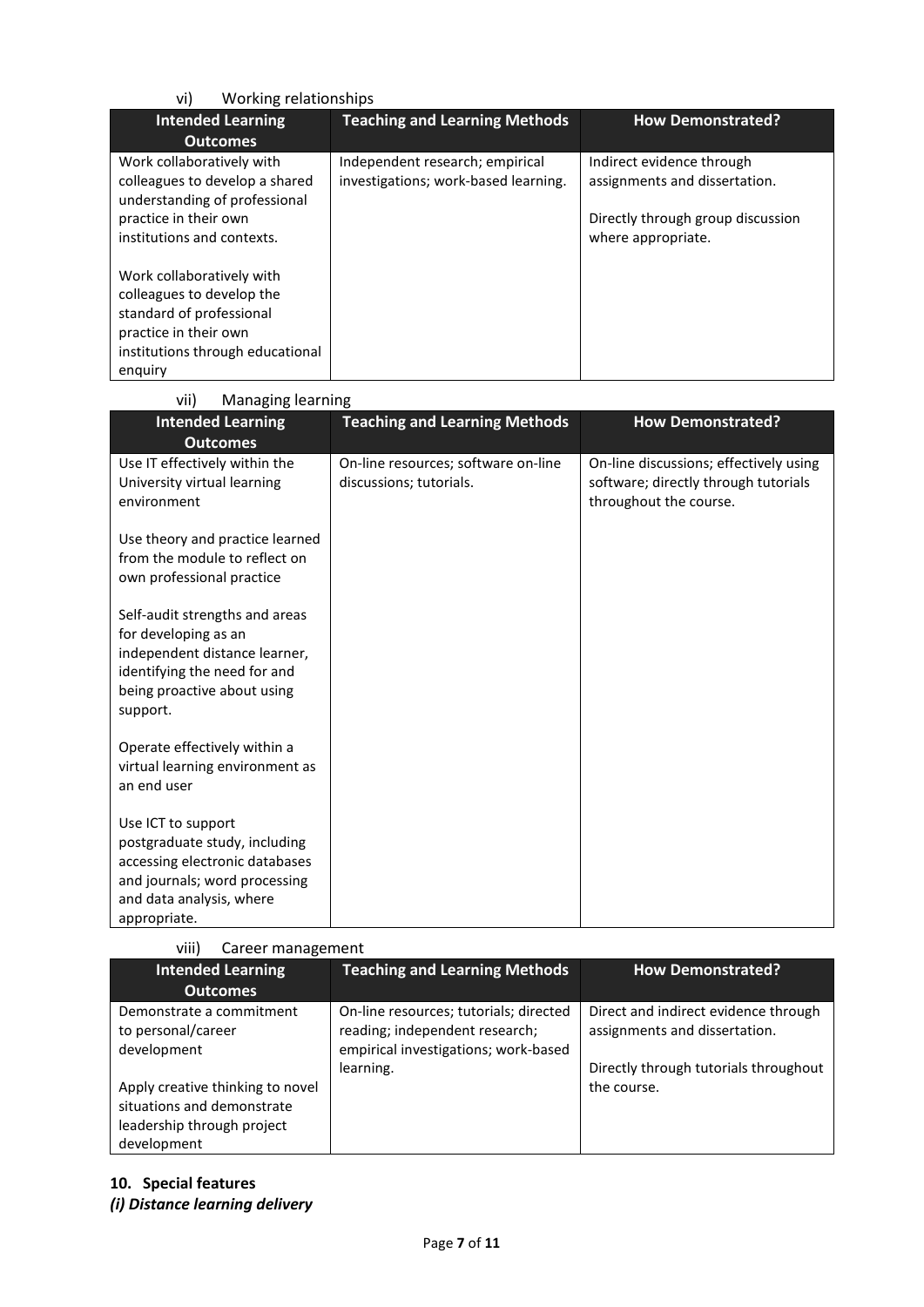Participants learning through distance learning delivery work with the support of a personal academic tutor, and engage with a range of distance learning materials, provided by the University. In addition, students have remote access to library and computing services. The course is supported by an interactive virtual learning environment on which audio, audiovisual and interactive learning activities are provided to support each module and the course in general. The practitioner research approach to investigating and developing professional practice enables participants to focus on organisational practice and research skills development is now integrated throughout the programme.

### *(ii) International comparative approaches*

Participants are encouraged to take an international and comparative approach to their studies. This is supported by the learning materials provided by the University. We have broadened our materials to represent a wide range of institutional contexts in which educational leadership is relevant, to reflect our diverse student population's needs.

### *(iii) Responsive to special interests and needs*

Through the programme of modules studied, participants are introduced to a wide range of issues, research and theory concerning educational leadership and its connections with learning and change. In their personal study and their research for assignments and dissertation, students then have the opportunity to focus on the special interests and needs of their institution and of their own role within it.

## *(iv) Relevance to professional practice*

All modules involve the investigation of an identified and salient issue relating to educational leadership and its connections with raising standards, improving learning opportunities, and contributing to overall institutional improvement. Through negotiation with their tutor, participants choose the focus of each of the assignments and the dissertation within the framework of the module foci. Consequently, the expectation is that assessed work contributes to both individual professional development and organisational development.

### **11. Indicators of programme quality**

The previous version of this course has enjoyed the support of external examiners since their inception. Examiners' reports have been consistently positive, and their recommendations are fully discussed and followed up appropriately, with annual reports to the Vice-Chancellor of the action taken. It has been one of the highest recruiting in the College of Social Sciences, Arts and Humanities and has maintained high completion rates.

The course was reviewed by the course development and design team 2020/21 and its strengths outlined. Suggestions were made both to increase its administrative and academic quality, which have fed into a process of holistic course review, together with student feedback, tutor focus group feedback and discussions with external examiners.

### **12. Criteria for award and classification**

This programme follows the standard scheme of taught postgraduate award and classification set out i[n Senate Regulations](http://www.le.ac.uk/senate-regulations) – see the version of *Senate Regulation 6 governing taught postgraduate programmes of study* relevant to year of entry.

### **13. Progression points**

As defined i[n Senate Regulations](http://www.le.ac.uk/senate-regulation6) - refer to the version of *Senate Regulation 6 governing taught postgraduate programmes of study* relevant to year of entry.

In cases where a student has failed to meet a requirement to progress he or she will be required to withdraw from the course and a recommendation will be made to the Board of Examiners for an intermediate/exit award where appropriate.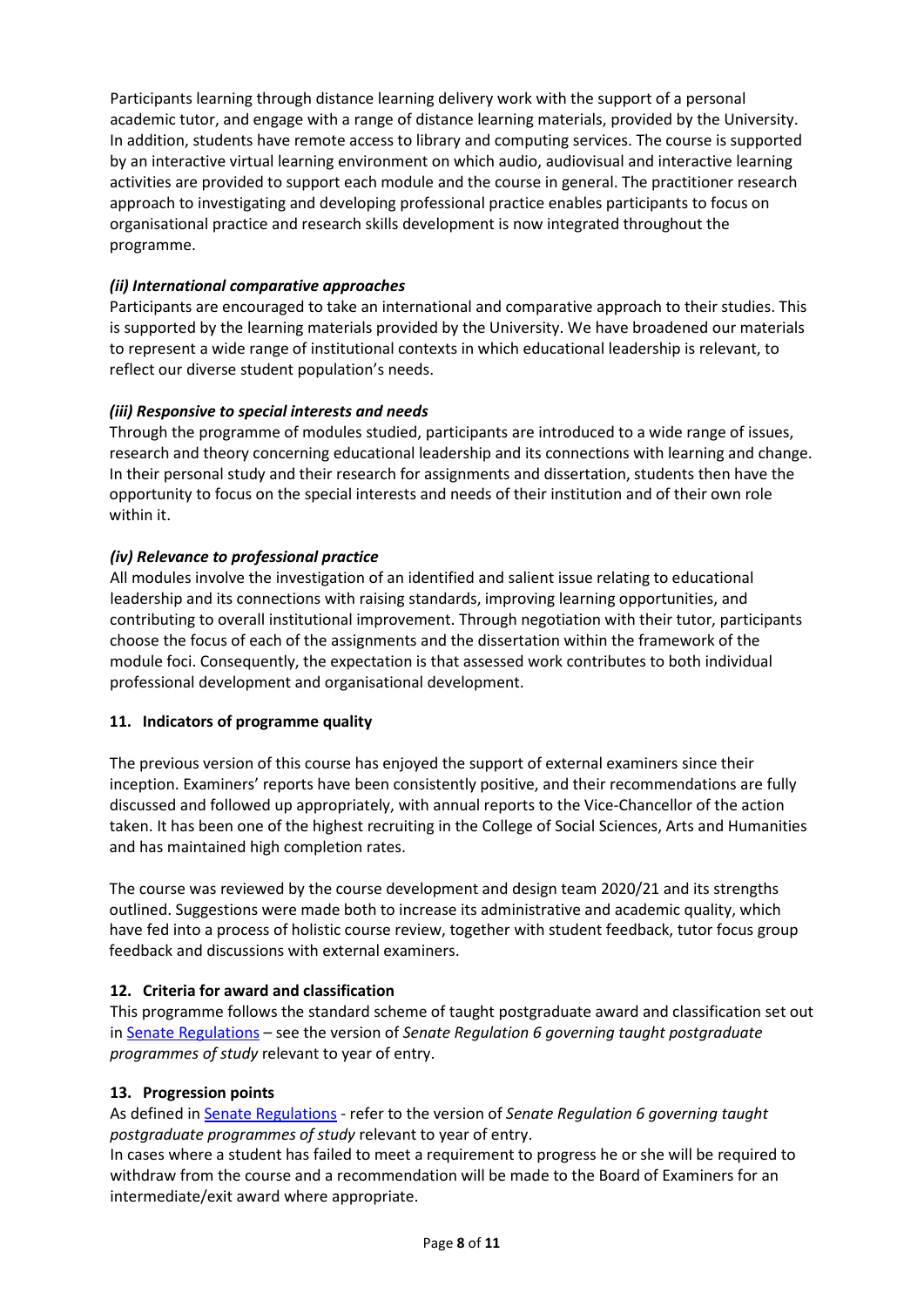### **14. Rules relating to re-sits or re-submissions**

As defined i[n Senate Regulations](http://www.le.ac.uk/senate-regulation6) - refer to the version of *Senate Regulation 6 governing taught postgraduate programmes of study* relevant to year of entry.

### **15. External Examiners' reports**

The details of the External Examiner(s) for this programme and the most recent External Examiners' reports for this programme can be found at **exampapers@Leicester** [log-in required]

### **16. Additional features** (e.g. timetable for admissions)

N/A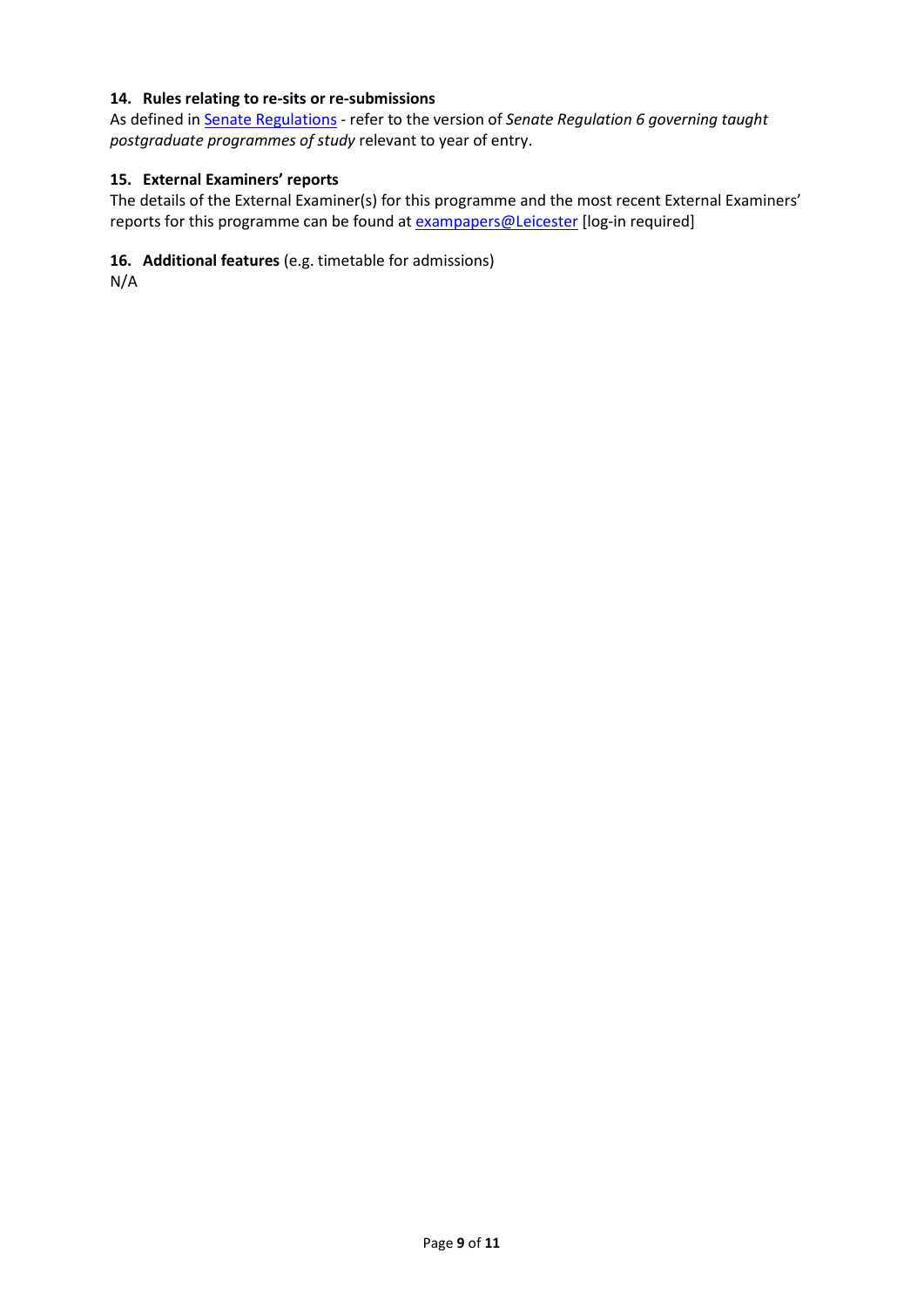

# **Programme Specification (Postgraduate) FOR ENTRY YEAR: 2021/22**

**Date created:** 31/03/2021 **Last amended:** 31/03/2021 **Version no.** 1

# **Appendix 1: Programme structure (programme regulations)**

The University regularly reviews its programmes and modules to ensure that they reflect the status of the discipline and offer the best learning experience to students. On occasion, it may be necessary to alter particular aspects of a course or module.

#### **Updates to the programme**

| --<br>Academic vear<br>attected : | Module<br>. Codels) | Update |
|-----------------------------------|---------------------|--------|
|                                   |                     |        |

MSc Educational Leadership (successfully completion of 180 credits) Postgraduate Diploma Educational Leadership (successfully completion of 120 credits) Postgraduate Certificate Educational Leadership (successfully completion of 90 credits)

| Module                                           | <b>October Start Date</b>         | <b>April Start Date</b>       |
|--------------------------------------------------|-----------------------------------|-------------------------------|
| ED7586 Educational Leadership, Learning and      | 4 months                          | 4 months                      |
| Change                                           | (October to February)             | (April to August)             |
| <b>ED7587 External Influences on Educational</b> | 4 months                          | 4 months                      |
| Leadership                                       | (February to May)                 | (August to November)          |
| ED7588 Organisational Effectiveness,             | 4 months                          | 4 months                      |
| Improvement and Transformation                   | (June to October)                 | (December to April)           |
| ED7589 Research Methods                          | 4 months<br>(October to February) | 4 months<br>(April to August) |